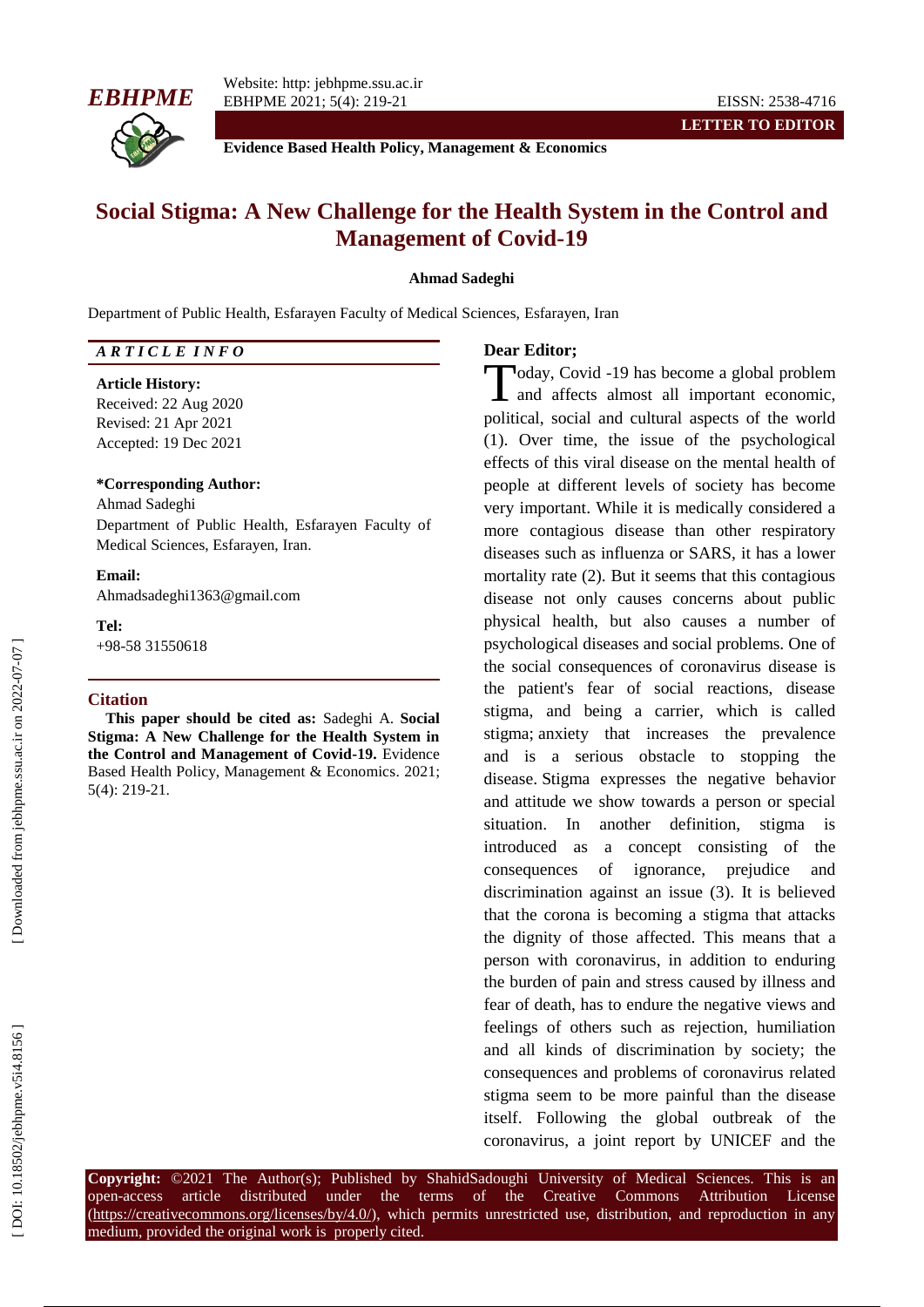World Health Organization emphasizes that Covid - 19, due to unknown circumstances, causes stigma and socially discriminatory behavior against people of certain ethnicities, as well as anyone thought to be associated with the virus (4). It is an emerging disease and there are many unknowns about this virus and people are often afraid of the unknown and easily relate this fear to others. Therefore, it is understandable that there is a sense of confusion, anxiety and fear among people, and these factors reinforce the harmful stereotypes (5).

People's misconceptions, the use of words with negative connotations, the dissemination of misinformation and misinterpretation are among the causes and factors that cause stigma and fear of notoriety in these patients and those associated with them; it seems that in many countries, including Iran, the consequences and problems caused by stigma are associated with this very painful disease, therefore, these factors lead to the fact that infected or even suspicious people refuse to take some measures such as referring to health centers or screening and do not pay attention to the observance of health principles and quarantine. In some cases, the hospitalized patient even escapes from the hospital due to his illness and insistence on not being ill.

Evidence clearly shows that notoriety and fear of infectious diseases have prevented responding to these diseases (6). The social anonymity associated with Covid -19 can mask the disease and spread the disease. It is believed that stigma is mainly caused by fear and anxiety and increases the prevalence and is a serious obstacle to stopping the disease. What is useful in this situation is trust in reliable health care and counseling centers, empathy with patients, accurate knowledge of the disease and the use of effective and practical measures so that people can take care of themselves and their loved ones. Changing this social problem requires reforming social attitudes and behaviors with sick people, and requires health care professionals, cultural policymakers, university professors, the media, and influential people in this field to provide the necessary information to community and to special to do relatives of the patient. The way we talk to people about the disease is very important in helping them to take effective action and fight the disease and to prevent the spread of fear and notoriety. Another important measure to deal with this social problem is to provide a suitable environment in which the disease and its impact can be discussed in a transparent, honest and effective manner (7). The role of health care personnel and especially the front line staff of the health system such as health workers and caregivers is also very important and vital in this regard. Support, acceptance, and reassurance should be the main focus of all caregiver activities. Health care workers must

accept and support the patient and, like other patients, provide them with care and health care services. Patients' families should cooperate with the affected or improved people in the post treatment period as well as during the quarantine period and treat them like other family members and normal people; because a negative and pessimistic view of these people can lead to other people in the community, if the symptoms of the disease occur, hide it and carry the disease in the community by not going to medical centers. The media can also play a very important and vital role in this regard. News and words used in the media are very important; because these words shape the language of society about this disease. Using inappropriate words and statistics or exaggerating can negatively affect people's attitudes and behaviors towards people suspected of having the disease, sufferers and their families. Other people in the community are also expected not to spread rumors and not to address the victims as criminals.

## **Key words**

Social stigma, Covid -19, Health system .

# **References**

- 1. Zhu H, Wei L, Niu P. The novel Coronavirus outbreak in Wuhan, China. Global Health Research and Policy. 2020; 5: 6. doi: 10.1186/s41256-020-00135-6.
- 2. Tavakoli A, Vahdat K, Keshavarz M. Novel Coronavirus disease 2019 (COVID -19): An